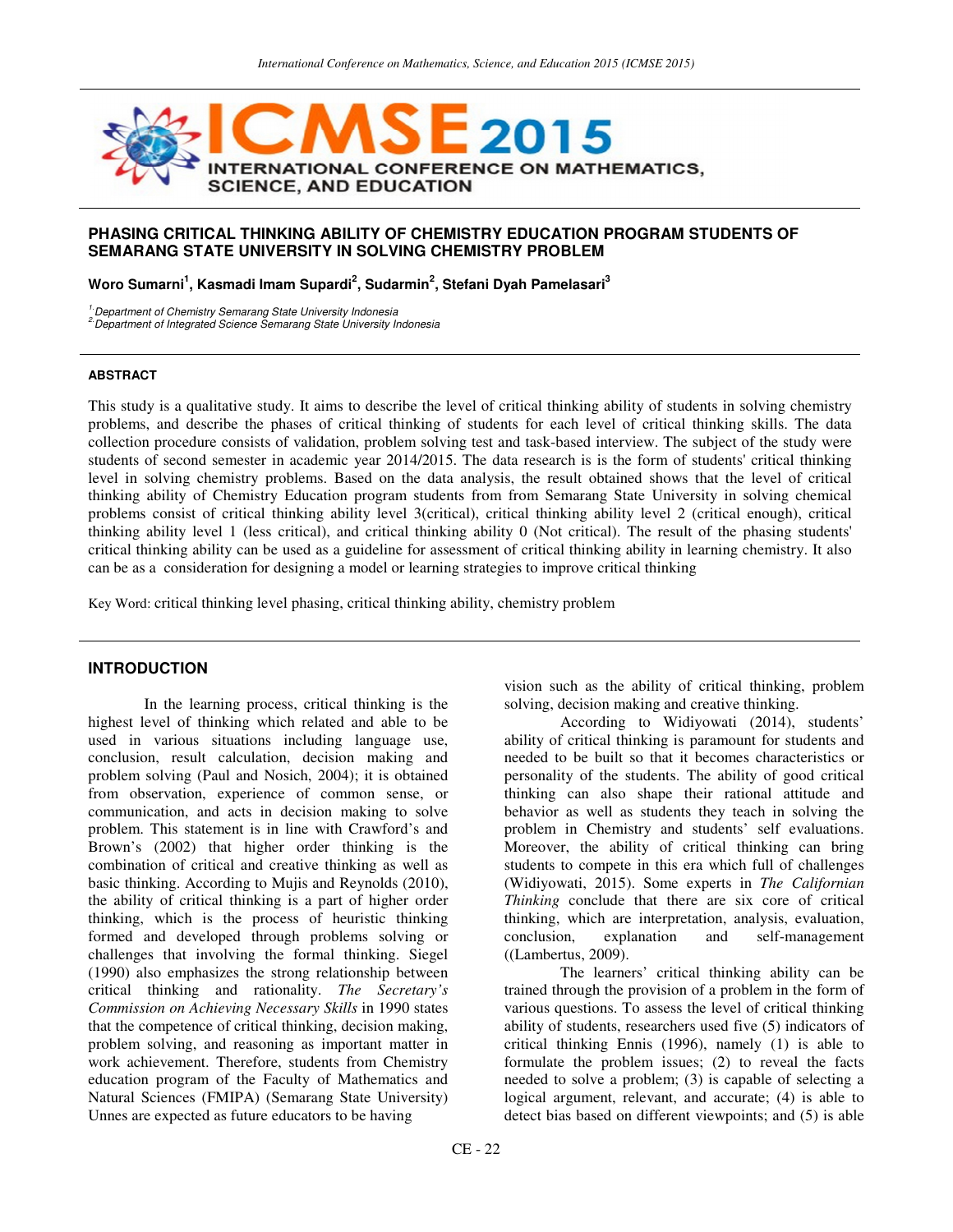to determine the result of a statement taken as a decision. Whereas the assessment standards adapted from Critical Thinking Model by Elder & Paul (2008) includes the clarity, accuracy, precision, relevance, logic, depth and vastness.

To assess whether a person belongs to a good or less critical thinker, can be seen from the abilities which are (interpretation), (analysis), (evaluation) and (inference), (explanation), and self-regulation (Facione, 2009). An ideal critical thinker has a great curiosity, actualized, his trustworthy reason, open-minded, flexible, balanced in evaluating, honest in facing personal prejudice, being careful in making decisions, willing to reconsider, being transparent on the issue, being smart in looking for relevant information, having reasons in selecting the criteria, being focus in the investigation, and being persistent in discovering the findings. Students can meet the aspect of interpretation if they are able to classify problems received so as to have a clear and meaningful sense. In the aspect analysis, students are able to test ideas and to identify some reasons and statements. In the aspect of inference, students can make a conclusion in problem solving. In the aspect of evaluation, students are able to assess the statement or opinion received by either oneself or others. In the aspect of explanation, students explain the statement or opinions that have ever been expressed before and make a strong opinion about it. In the aspect of self-regulation, students can organize themselves in facing the problem solving. Anyone who is able to perform these six cognitive abilities means that his critical thinking ability is far above anyone who is only able to perform the interpretation, analysis and evaluation only. Thus, it can be said that there is a hierarchy of critical thinking ability of a person. The level of critical thinking ability of each person is different and this difference can be seen as a continuum that starts from the lowest to the highest degree. If an individual is taken at random, then the individual can be placed on a certain level continuum of critical thinking.

In order to assess students' critical thinking abilities in problem solving activities, it requires a standard or criterion level of critical thinking. These criteria can be used as a guideline to determine the quality of students' ability to think critically and the development during the learning process in solving chemical problems. Based on these criteria, a person can be categorized as a critical thinker or not critical thinker. The criteria levels used in this study refer to the research that has been done by Siswono (2009), Kurniasih (2010) and Pujiastuti & Kurniasih (2012) and Rasiman & Kartinah (2013). This research seeks to formulate the levels of critical thinking ability of students in solving chemistry problems.

The research problem is how the levels of critical thinking skills students majoring in Chemistry Education UNNES in solving chemical problems. The research objective is to describe the students of

Chemistry Education UNNES in their level of critical thinking ability in solving chemical problems. The level of critical thinking abilities can also be used as guidelines for assessment of students 'critical thinking abilities in learning chemistry and material consideration of designing a model or learning strategies to improve students' critical thinking abilities.

# **METHODS**

Based on a qualitative approach in this study, all the facts both written or spoken human data from sources that have been observed and other relevant documents that are described accordingly are then studied as brief as possible to answer the problem. The research data is the level of critical thinking abilities of students in solving chemistry problems. These are arranged in discrete levels i.e., 0, 1, 2, 3, 4, based on indicators of Ennis critical thinking and assessment standards by Paul & Elder.

The data source is the second semester students of Chemistry Education UNNES in the academic year 2014/2015. Subject selection techniques with the snowball method means that the next subject is done after the election results obtained from the analysis of the subject beforehand, if there is no subject that occupies a level, it then carried out repeatedly to obtain the aimed subject.

Problem-based Learning (PBL) is used as a means to level critical thinking skills in solving chemical problems in materials about Acid-Base. PBL is ended with a written test to obtain a level of critical thinking ability based on the draft level of critical thinking that has been made. Researchers as the main instrument, so that at the time of data collection in the field, researchers were participating during the research process and actively following the activities of research subjects related to data collection. Problem of critical thinking test level is used for the selection of research subjects in accordance with the characteristics sought, and selected students who are able to communicate their thoughts orally and in writing and have uniqueness in the answers. The interview is required to obtain in-depth information and support of what has been obtained from the written test. Interviews conducted on two subjects specified for each level of critical thinking skills . Analysis of data from interviews conducted with the reduction step, the exposure of data, drawing conclusions from the data collected and verifying these conclusions. Data analysis was performed using The Constant Comparative Method.

The validity of this research is viewed from in terms of content validity, construct and empirical (internal). The validity reviews the accuracy of the theories that are used as reference material, the accuracy of the material that is used to measure the level of students' critical thinking, problem given has a level of difficulty and requires reasoning. The construct validity reviews the accuracy or logic thought of the level of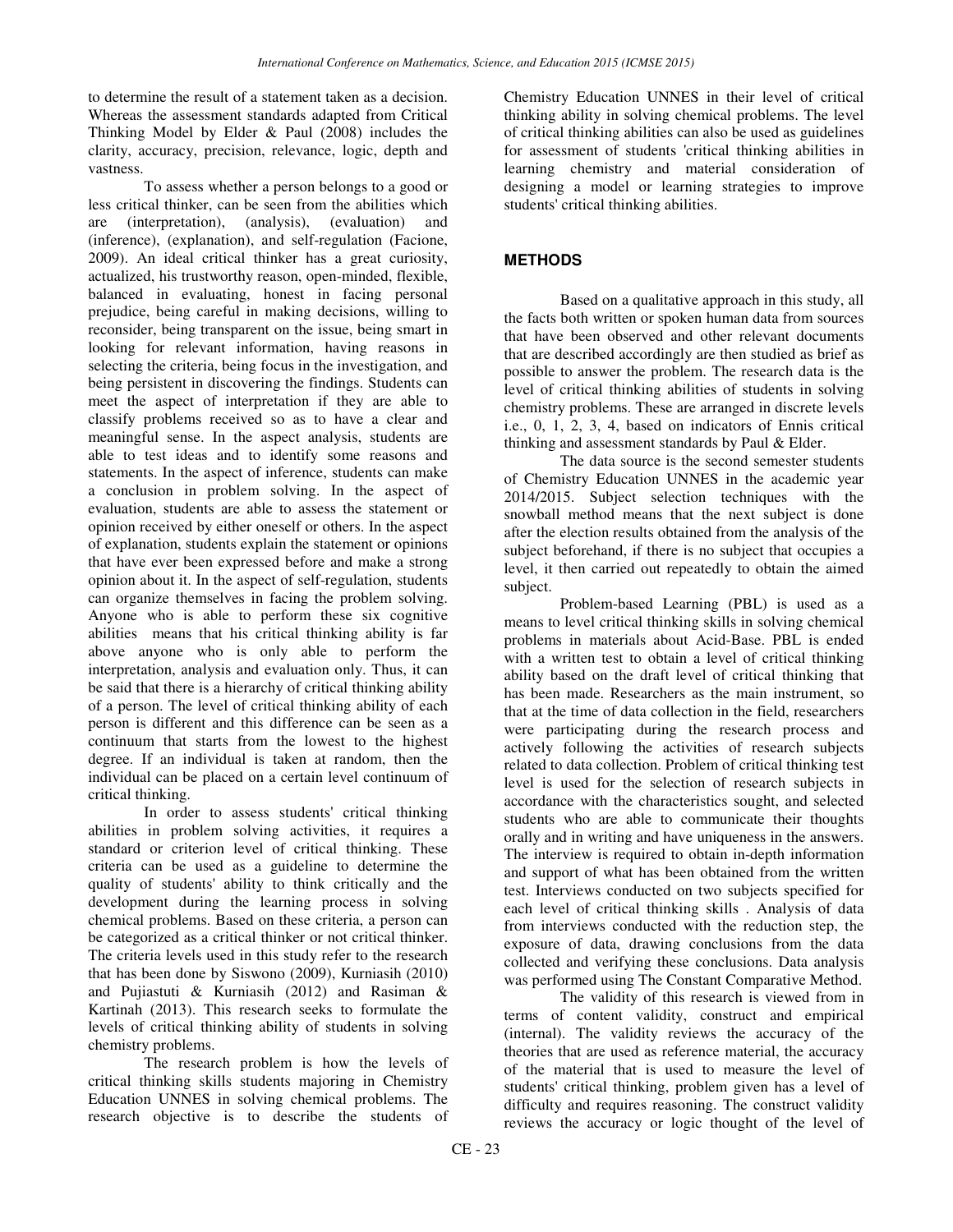critical thinking developed (hypothetical theory), accuracy in the composition / construction issues like the clarity of questions, understandable / easy to grasp its meaning, does not give rise to a double interpretation, actually measuring the critical thinking abilities. The empirical validity is indicated when the level of critical thinking developed in accordance with the reality on the observed ground, the suitability of the points of problems to identify aspects of critical thinking (Paul & Elder, 2007).

Reliability is complied if the findings are based on a theory that the current data collection give identical results or "equal" (consistent) with the results of previous theories have been formulated. The researchers did permanent comparative analysis to determine the reliability of the theory findings, (Moleong, 2009), for example by comparing a category of specific data with other specific data categories in order to get a category that has the same characteristics and fixed. A permanent category is the generated theories.

By giving weight or value for each answer (either from tests or interviews), the researchers were able to establish the degree of achievement obtained by each student, so that it can be determined the level of quality of critical thinking.

# **RESULT AND EXPLANATION**

Stages for phasing Critical Thinking level

The procedures for phasing critical thinking level is as follows:

- 1. Determining the early theory (critical thinking level draft) which is based on theoretical review and is supported by empirical data.
- 2. Validating critical thinking level draft to the expert level to determine the construct and empirical validity according to the theory developed.
- 3. Pre-research to prove the presence of critical thinking level
- 4. Revising critical thinking draft based on the result of the pre-research
- 5. Collecting data to determine the presence of critical thinking level ability in solving chemistry problem based on the hypothetical theory developed.
- 6. Performing analysis with constant comparison method to find out the reliability of phasing the critical thinking ability which is then formulated (Rasiman and Kartinah, 2013 & Kurniasih, 2010).

The draft of critical thinking ability level that is composed intuitively based on the indicators of Ennis Critical Thinking (1996) with Paul & Elder standard assessment is in the Table 1.

| <b>Critical Thinking Indicator</b>                           | <b>Assessment</b><br><b>Standard</b> | <b>Critical</b><br><b>Thinking</b><br><b>Ability</b> | <b>Critical</b><br><b>Thinking</b><br><b>Ability</b> | <b>Critical</b><br><b>Thinking</b><br><b>Ability</b> | <b>Critical</b><br><b>Thinking</b><br><b>Ability</b> | <b>Critical</b><br><b>Thinking</b><br><b>Ability</b> |
|--------------------------------------------------------------|--------------------------------------|------------------------------------------------------|------------------------------------------------------|------------------------------------------------------|------------------------------------------------------|------------------------------------------------------|
| Formulating problem issues                                   | Clear                                | Level 4                                              | Level 3                                              | Level 2                                              | <b>Level 1</b>                                       | Level 0                                              |
|                                                              | Logical                              |                                                      |                                                      |                                                      |                                                      |                                                      |
|                                                              | Meticulous                           |                                                      |                                                      |                                                      |                                                      |                                                      |
| Revealing the facts needed to<br>solve the problems          | Exact                                |                                                      |                                                      |                                                      |                                                      |                                                      |
|                                                              | Accurate                             |                                                      |                                                      |                                                      |                                                      |                                                      |
|                                                              | <b>Broad</b>                         |                                                      | Limited                                              | Limited                                              | Limited                                              |                                                      |
| Choosing arguments                                           | Logical                              |                                                      |                                                      |                                                      |                                                      |                                                      |
|                                                              | Relevant                             |                                                      |                                                      |                                                      |                                                      |                                                      |
|                                                              | Accurate                             |                                                      |                                                      |                                                      |                                                      |                                                      |
| bias<br>Detecting<br>based<br>on<br>different point of views | Relevant                             |                                                      |                                                      |                                                      |                                                      |                                                      |
|                                                              | Accurate                             |                                                      |                                                      |                                                      |                                                      |                                                      |
| Determining a result of a<br>decision taken as a statement   | Precise                              |                                                      |                                                      |                                                      |                                                      |                                                      |
|                                                              | Deep                                 |                                                      |                                                      |                                                      |                                                      |                                                      |
|                                                              |                                      |                                                      | less                                                 |                                                      |                                                      |                                                      |

**Table 1**. Draft of Critical Thinking Ability Level (CTAL) of Students in Chemistry Problem Solving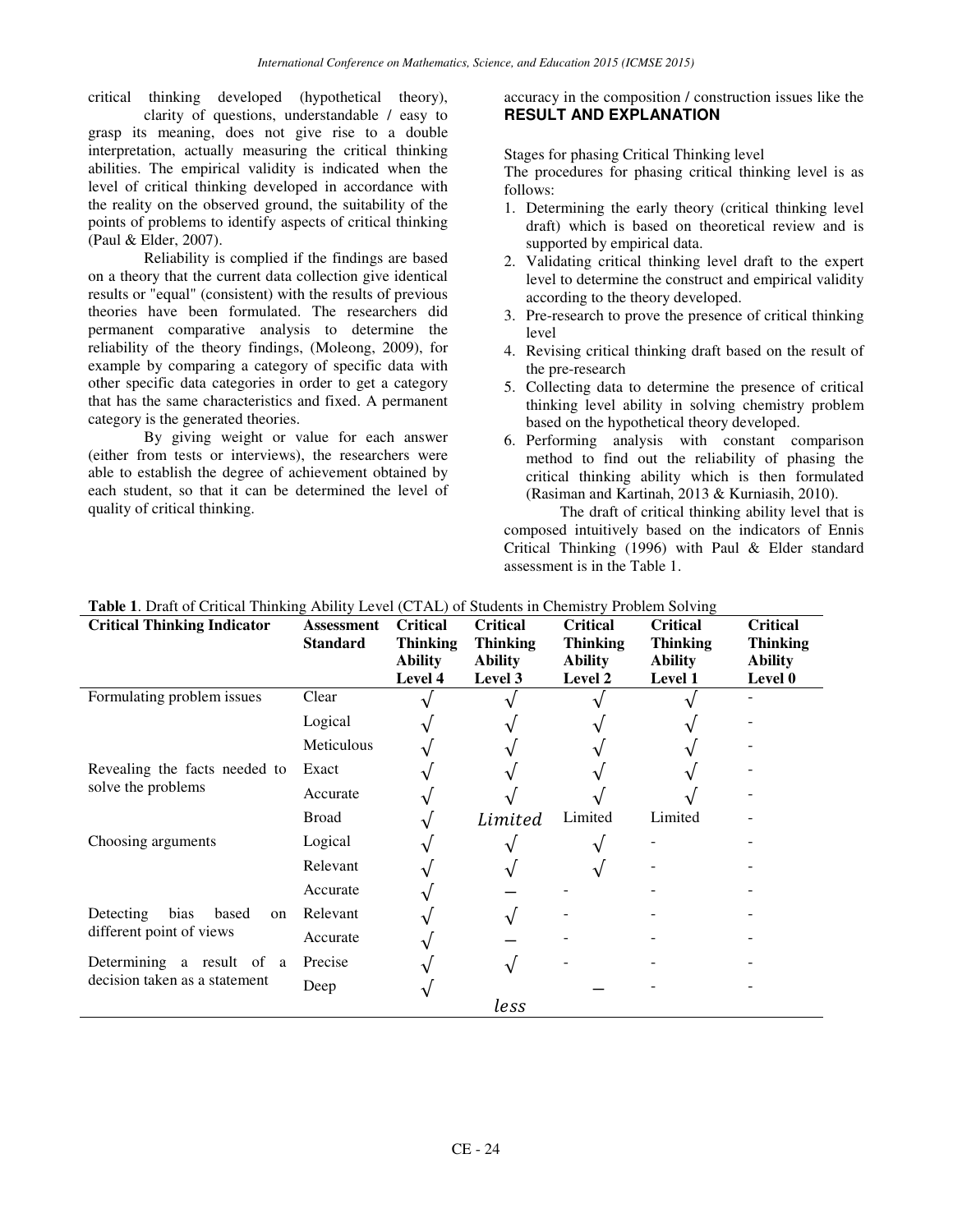Based on the draft of critical thinking ability level imposed on the pre-research class, students are grouped into each level according to the characteristics that have been prepared. The result shows that there were 8 students whose critical thinking ability level is zero (CTAL 0), 8 students with Critical Thinking Ability Level 1 (CTAL 1), 4 students with Critical Thinking Ability Level 2 (CTAL 2), and 1 student with Critical Thinking Ability Level 3 (CTAL 3) and no one with Critical Thinking Ability Level 4 (CTAL 4). This result proves enough empirically that the appropriate level in the draft of CTAL exists, although there were none of the students who are categorized into the highest level. From the result of the pre-research, it was found that most of the students are categorized into CTAL 0 and 1. There were also students from level 0 whose criteria nearly met the criteria of level 1. However, on the indicator of formulating the problem issues, those students are less accurate and on the indicator of revealing facts needed in

problem solving, only met one of the standard assessments.

Likewise, there are students who were categorized into CTAL 2-1. This means that those students do not meet the criteria of level 2 but they have been above the criteria of level one. This happens because there are one assessment standard or two in which the students do not meet. Moreover, there are also students who are categorized into level 3-2, because there are assessment standards of level 3 in which students do not meet, and have been above the criteria of level 2.

Based on the fact in a class of pre-study, the critical thinking ability level draft is then revised. The revision should be based on the fact, such as revising the CTAL 2-1 and 3-2. The revised draft is in the following table, Table 2.

| <b>Critical Thinking Ability</b>                | Assessment<br><b>Standard</b> | <b>Critical</b><br><b>Thinking</b><br><b>Ability</b><br>Level<br>3 | <b>Critical</b><br><b>Thinking</b><br><b>Ability</b><br>Level<br>2 | <b>Critical</b><br><b>Thinking</b><br>Ability<br>Level | <b>Critical</b><br><b>Thinking</b><br><b>Ability</b><br>Level<br>0 |
|-------------------------------------------------|-------------------------------|--------------------------------------------------------------------|--------------------------------------------------------------------|--------------------------------------------------------|--------------------------------------------------------------------|
| Formulating problem issues                      | Clear                         |                                                                    |                                                                    |                                                        |                                                                    |
|                                                 | Logical                       |                                                                    |                                                                    |                                                        |                                                                    |
|                                                 | Meticulous                    | $\sqrt{2}$                                                         |                                                                    |                                                        |                                                                    |
| Revealing the facts needed to<br>solve problems | Exact                         |                                                                    |                                                                    |                                                        |                                                                    |
|                                                 | Accurate                      |                                                                    | $\sqrt{ }$                                                         |                                                        |                                                                    |
|                                                 | <b>Broad</b>                  | Limited                                                            | Limited                                                            | Limited                                                |                                                                    |
| Choosing arguments                              | Logical                       |                                                                    |                                                                    |                                                        |                                                                    |
|                                                 | Relevant                      |                                                                    |                                                                    |                                                        |                                                                    |
|                                                 | Accurate                      |                                                                    |                                                                    |                                                        |                                                                    |
| Detect bias based on different<br>point of view | Relevant                      |                                                                    |                                                                    |                                                        |                                                                    |
|                                                 | Meticulous                    |                                                                    |                                                                    |                                                        |                                                                    |
| Determining a result of a                       | Exact                         |                                                                    |                                                                    |                                                        |                                                                    |
| decision taken as a statement                   | Deep                          | Less                                                               |                                                                    |                                                        |                                                                    |

| <b>Table 2.</b> Improvements on Draft of Critical Thinking Ability Level |  |  |  |
|--------------------------------------------------------------------------|--|--|--|
|--------------------------------------------------------------------------|--|--|--|

The improvement on CTAL draft is applied on the research class. This then is obtained the facts that most of the students are on level 0 and 1. Therefore, the phasing is only until level 3, and no more above. The characteristics of each level of critical thinking ability are the same with the characteristics on the improved draft. Thus, the phasing of critical thinking ability of chemistry students of Faculty of Mathematics and Science, Semarang State University is in the Table 2.

In this study, the phasing analysis of students' critical thinking is by exploring students' critical thinking which is integrated with chemistry problem solving. In the chemistry problem solving, students are actively

engaged which is related to the indicators of critical thinking ability. With the problem solving steps namely understand the problem, make a plan, carry out a plan, and look back at the completed solution. Thus, students are expected to be well organized in solving the chemistry problem. In addition, the indicators of each critical thinking component is served in the following figure, Figure 1.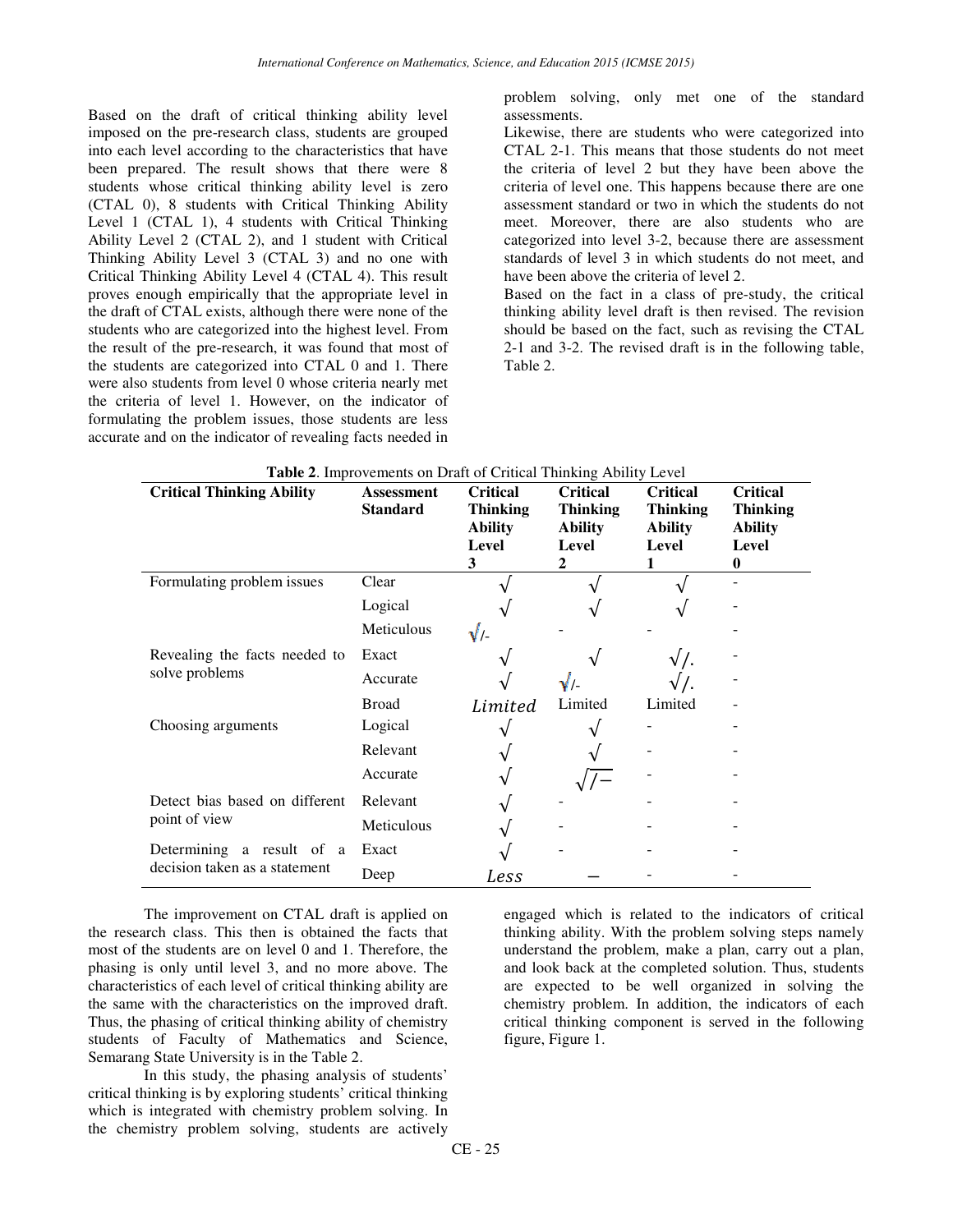

Figure 1. The integrated problem solving in critical thinking indicators

After implemented, the research step is in the form of the initial theoritical formulation (The draft of critical thinking). This draft is based on the theoritical review which is supported by empirical data. Then, validating the draft of critical thinking levelto the expert to determine the construct and empirical validity in accordance with the theory developed. The next would be carrying out the pre-research to porve the presence of critical thinking level, revising the draft of critical thinking based on the pre-research result, collecting data to find out the presence of the critical thinking ability level in Mathematics based on the hypothetical theory developed, analyzing the constant comparison method to find the reliability of critical thinking ability phasing (up to Critical Thinking Ability Level 0 and 3). Thus, this research results in hypothetical theory which is validated empirically as the following: Hypothetical theories of Critical Thinking Ability Level 0

Students are only able to (1) formulate the problem issues; (2) reveal(s) the facts needed to solve the problems; (3) select logical, relevant, and accurate arguments; (4) detect bias based on a different point of view; and (5) determine the result of a statement taken as a decision. However, all the assessment standards (clarity, accuracy, precision, relevance, logic, depth and breadth) are not completed. Students who achieve this level can be called as a *non-critical student.* 

Hypothetical theory of Critical Thinking Ability Level 1Students are able to formulate the problem issues clearly and logically, and able to (1) reveal the facts needed to solve a problem; (2) select logical, relevant, and accurate argument; (3) detect bias based on different point of view; and (4) determine the result of a statement taken as a decision, although the assessment standards (clarity, accuracy, precision, relevance, logic, depth and breadth) are not completed. Students who achieve this level can be called as a *less critical* student.

Hypothetical theories of Critical Thinking Ability Level 2

Students are able to formulate the problem issues clearly and logically, able to reveal the facts

needed to solve a problem correctly; and able to (1) choose a logical, relevant, and accurate argument; (2) detect bias based on different viewpoints; and (3) determine the result of a statement taken as a decision, although the assessment standards (clarity, accuracy, precision, relevance, logic, depth and breadth) are not completed. Students who achieve this level can be called as a *quite critical* student.

Hypothetical theory of Critical Thinking Ability Level 3.Students are able to formulate the problem issues clearly and logically, able to reveal the facts that are needed in solving a problem precisely, able to choose the logical and relevant arguments; able to detect bias based on different point of view; and able to determine the result of a statement taken as a decision appropriately. Students who achieve this level can be called as *critical* student. The data result from problem solving test and interview that have been obtained from the research class are then analyzed, and also the triangulation is applied to obtain valid data. The valid data is used to know about how the phasing of students'critical thinking ability in chemistry problem solving based on the Polya steps. The valid data are acquired as the Figure 2 and Table 3.



Figure 2. The number of students according to the level of critical thinking ability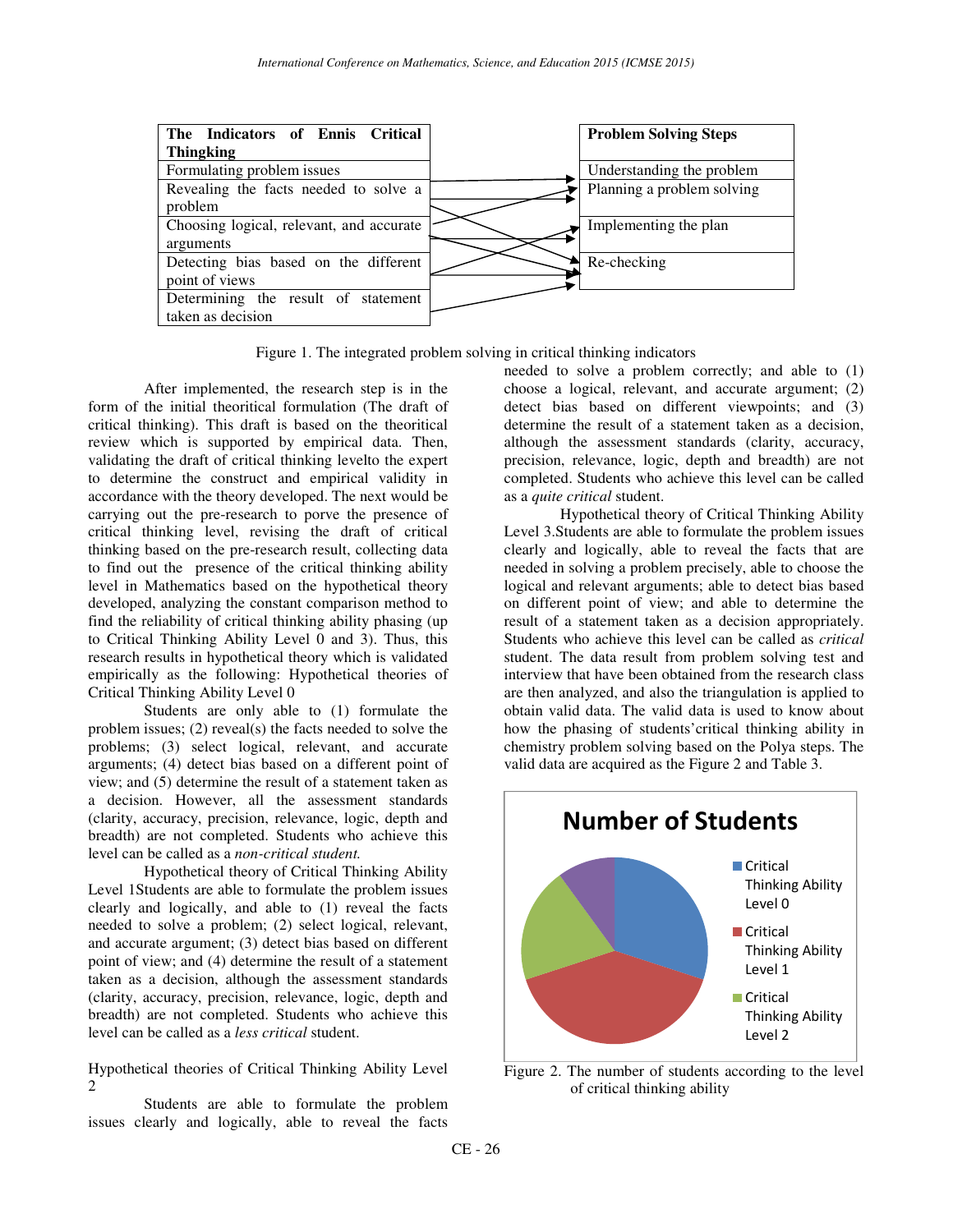Based on Figure 2. It appears that students tend to be in Critical Thinking Ability Level 1 and 2 while the number of students with Critical Thinking Ability Level 3 category is the smallest. The result of the analysis of students' Critical Thinking Ability Level in solving chemistry problems based on the Polya Steps is shown in Table 3.

The result shown on the Figure 2 and Table 3, it appears that the critical thinking process in **formulating problem issues**: on the step to determine what to know, subject is able to mention the data known and for the step of determining what to ask, subject can mention the

problem issues, but still needs stimulus from the researcher. Critical thinking process in **planning the solving**: on the step of identifying the facts, the subject of the study has not been able to reveal the facts. On the solving-steps planning, the subject did not reveal the facts completely yet. In determining various types of compounds in solving the problem, the subject did not mention completely either.

| Table 3 Students Critical Thinking Process based Critical Thinking Level and Polya solving                                                                                                                                                                                |                                                                                                                         |                                                                                                                            |                                                                                                                                                                                    |                                                                                                                                                                                                              |  |
|---------------------------------------------------------------------------------------------------------------------------------------------------------------------------------------------------------------------------------------------------------------------------|-------------------------------------------------------------------------------------------------------------------------|----------------------------------------------------------------------------------------------------------------------------|------------------------------------------------------------------------------------------------------------------------------------------------------------------------------------|--------------------------------------------------------------------------------------------------------------------------------------------------------------------------------------------------------------|--|
| <b>Critical</b>                                                                                                                                                                                                                                                           | Understanding                                                                                                           | <b>Planning solving ide</b>                                                                                                |                                                                                                                                                                                    | Implementing the Rechecking answer                                                                                                                                                                           |  |
| <b>Thinking</b>                                                                                                                                                                                                                                                           | problem                                                                                                                 |                                                                                                                            | solving plan                                                                                                                                                                       |                                                                                                                                                                                                              |  |
| <b>Ability Level</b>                                                                                                                                                                                                                                                      |                                                                                                                         |                                                                                                                            |                                                                                                                                                                                    |                                                                                                                                                                                                              |  |
| (CTAL)                                                                                                                                                                                                                                                                    |                                                                                                                         |                                                                                                                            |                                                                                                                                                                                    |                                                                                                                                                                                                              |  |
| CTAL <sub>0</sub>                                                                                                                                                                                                                                                         | <b>Students</b><br>not<br>are<br>able to<br>formulate<br>problem<br>issues<br>logically<br>clearly,<br>and meticulously | Students are not able to<br>reveal the facts needed<br>solving<br>problem<br>in<br>precisely,<br>accurately<br>and broadly | <b>Students</b><br>not<br>are<br>able to reveal facts<br>needed in solving<br>problem, and are<br>not able to choose<br>relevant<br>logical,<br>and<br>accurate<br>arguments.      | Students are not able to<br>detect bias based on<br>different point of view,<br>and are not able to<br>determine the result of<br>statement taken as a<br>decision precisely and<br>deeply                   |  |
| CTAL 1                                                                                                                                                                                                                                                                    | Students are able to<br>formulate problem<br>clearly,<br>issues<br>logically but not<br>meticulously                    | Students are not able to<br>reveal the facts needed<br>solving problem<br>in<br>precisely,<br>accurately<br>and broadly    | Students are<br>not<br>able to reveal the<br>needed<br>facts<br>in<br>solving<br>problem,<br>and are not able to<br>choose<br>logical,<br>relevant<br>and<br>accurate arguments.   | Students are not able to<br>detect bias based on<br>different point of view,<br>and are not able to<br>determine the result of<br>taken<br>statement<br><b>as</b><br>decision precisely<br>and<br>deeply     |  |
| CTAL <sub>2</sub>                                                                                                                                                                                                                                                         | Students are able to<br>formulate problem<br>clearly,<br>issues<br>logically<br>and<br>meticulously                     | Students are able t<br>reveal facts needed in<br>solving<br>problem<br>precisely,<br>accurately<br>and limitedly           | Students are able to<br>reveal<br>the<br>facts<br>needed<br>solve<br>to<br>problem, and also<br>able<br>to<br>choose<br>logical and relevant<br>argument although<br>less accurate | <b>Students</b><br>are<br>able to<br>detect bias based on the<br>different point of view,<br>and able to determine<br>result from a statement<br>taken<br>as a decision<br>precisely and deeply              |  |
| CTAL <sub>3</sub>                                                                                                                                                                                                                                                         | Students are able to<br>formulate problem<br>clearly,<br>issues<br>logically<br>and<br>meticulously                     | Students are able to<br>reveal the facts needed<br>in solving problems<br>precisely,<br>accurately<br>and limitedly        | Students are able to<br>the<br>reveal<br>facts<br>needed in solving<br>problem, and abe to<br>choose<br>argument<br>logically, relevantly                                          | <b>Students</b><br>able to<br>are<br>detect bias based on the<br>different point of view,<br>and able to determine the<br>result of a statement<br>taken<br>decision<br>as<br>a<br>precisely yet less deeply |  |
| The process of critical thinking in implementing the<br>accordance with the opinion of Hergenhahn and<br>$\mathbf{r}$ and $\mathbf{r}$ and $\mathbf{r}$ and $\mathbf{r}$ and $\mathbf{r}$ and $\mathbf{r}$ and $\mathbf{r}$ and $\mathbf{r}$<br>$(0.000)$ 1 $(1.4 + 1.4)$ |                                                                                                                         |                                                                                                                            |                                                                                                                                                                                    |                                                                                                                                                                                                              |  |

**plan**: The subject of the study did not implement the steps completely and well-organizedly. In writing the equation and calculating the molarity, students still experienced difficulties. In problem solving plan, students initially faced difficulties as well. But, after thinking about some of the rules in acid-base theory, eventually they were able to calculate the pH of a mixture of acids and bases correctly. This is in

accordance with the opinion of Hergenhahn and Olson (2009), who said that with more experience, one will adapt more easily to a situation that is increasingly numerous and varied.

If these aspects associated with indicators of critical thinking, the subject has not been able to formulate subject matter. Likewise, in planning the steps of solving, the subject has not revealed the facts completely and meticulously. In suggesting the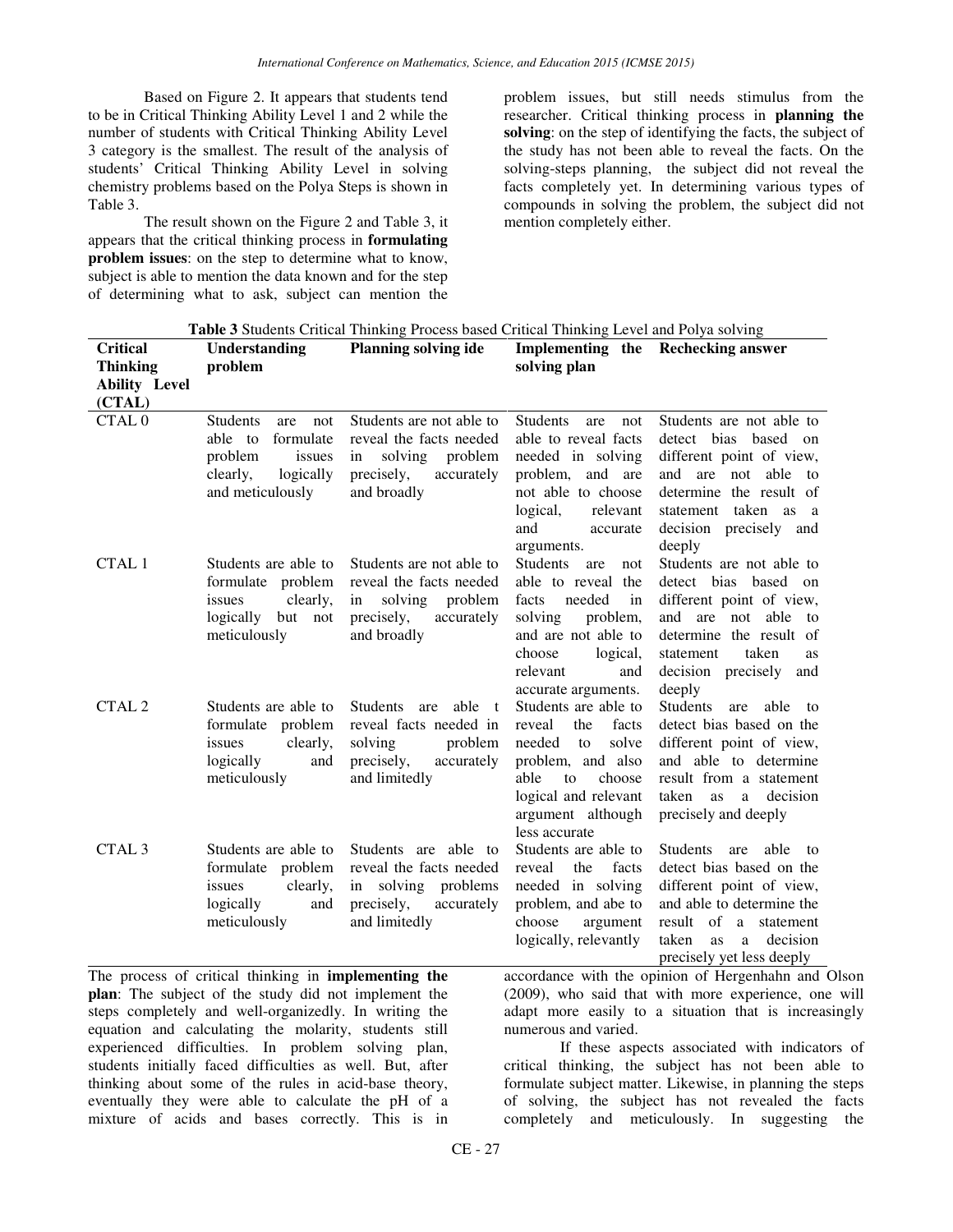arguments, the subject has not mentioned in full form. This indicates that the knowedge of the students is still limited and they also still face difficulties in associating the information that presents in the problem, so that they were not be able to see the precise relationship between what is known and what is questioned.

The critical thinking process in **rechecking**: in the step to recheck the process and the result of solving chemistry problem, the subject of the study did not do it completely. Rechecking what is done with only rereading it without doing any more analysis on the steps that have been developed. Although the subject said that they have rechecked by reading the each one of the steps, this did not include the analysis. They also did not relate to the knowledged they had. Therefore, the subject's understanding on the rechecking step is only defined as rereading. This made subject assumed that what has been done is completely in the correct order and completely right. If this statement is being related to the critical thinking process of the students, which is to evaluate the steps in solving a problem, this then means that the subject has not done the evaluation accurately either in the solving-problem steps or in the final calculation. The subject of the study has already believed in the problemsolving steps and the final answer just because they have reread. Likewise, the subject of the study has not made a conclusion based on the valid reason.

Thus, the phase of students'critical thinking process in problem-solving is as follows: (1) in implementing problem-solving steps, students did not do it meticulously and sistematically., (2) in applying the equation and the formula, there were a few of them who did not do it according to the plan made, (3) in the step of deciding and implementing, students did not do it systematically, and (4) the final result appears to be incorrect.

Thus, the steps of students' critical thinking process in implementing problem solving as follows: (1) in the step of the implementing problem-solving steps, students did not do it in detail or systematic, (2) in applying the formula and equation, students did some of the plan which are not according to the plan, (3) in the step of deciding and implementing, the order of the process is not systematic, and (4) the final result obtained is not correct.

The result in Table 3 is suitable with the opinion Krulik & Rudnick in Siswono (2009). It says that the lowest level of thinking is the memorizing skill (recall thinking) that consists of skill that is almost automatic or reflective. Thus, students with CTAL 0 or the lowest was limited to the ability to memorize without being able to understand the concept well. Furthermore, students with CTAL 1 are limited only in terms of understanding the issues. Elder & Paul (2008) stated that students who are categorized into CTAL 1 can be equated to the students who have the ability of beginning thinking. This refers to the thinkers who have just started to modify some thinking ability, but still with the limited insight. They

lack a systematic plan to increase the capacity to think. In the case, students who are among the category of CTAL 2, are able to analyze their thoughts on an issue, but not in depth. For students who are classified into category CTAL 3, they could be categorized into accomplished thinking group. This refers to thinkers who are able to internalize the basic ability to think deeply, to think critically conscious, use high intuition with the wider insight.

The result of the reasearch above is in line with the the result of the research conducted by Kurniasih (2010). She found that most of the students' critical thinking ability in the first semester of Mathematics Education of Mathematics Departement, Semarang State University have critical thinking which is not critical, meaning CTAL 0, less critical which is in the CTAL 1. Also, the phasing of the critical thinking is only up to critical thinking at critical level, meaning CTAL 3. According to Pascarella & Terenzini (in Office of Outcomes Assessment, University of Maryland University College 2006), new college students have different level of critical thinking compared to senior students. Senior students who have advance thinking are able to apply the information well in solving complicated problems. They also are able to develop abstract thinking framework. Furthermore, the research done by Rasiman & Kartinah (2013) found that (1) students did not think critically (CTAL 0), means students could not clearly identify the issues as well as they could not develop abstract thinking framework. They also did not precisely and clearly reveal the initial knowledge, and they are also not able to plan problem solving, while less critical students (CTAL 1) could clearly identify the facts in the problem, but they were not able to to reveal the initial knowledge clearly and precisely, and they were also not able to plan the problem solving based on the initial knowledge, problem solving made by the students is still in the form of definition, concept, theorem, principle, and procedure which are less clear, less precise, less relevant, and less deep, at this level students could not yet differ whether a conclusion is based on valid logic. Adequate critical students could clearly identify the facts present in the problem, they also could clearly and precisely stated the initial knowledge (definition/theorem/data) which could be used in solving a problem which led to the ability of making problem-solving plan based on the facts given, initial knowledge, clear procedure, in solving the problem based on the concept and idea in the form of definition, concept, theorem, principle and procedure which were less relevant and deep. But they have not been able to distinguish whether a conclusion is based on valid logic. The students with CTAL 3 could identify the facts given clearly, could formulate the problem issues and could mention the facts/theorem/initial material needed to solve a problem. From the initial material, students were abl to plan and implement the plan that has been made relevant, meticulously and precisely.